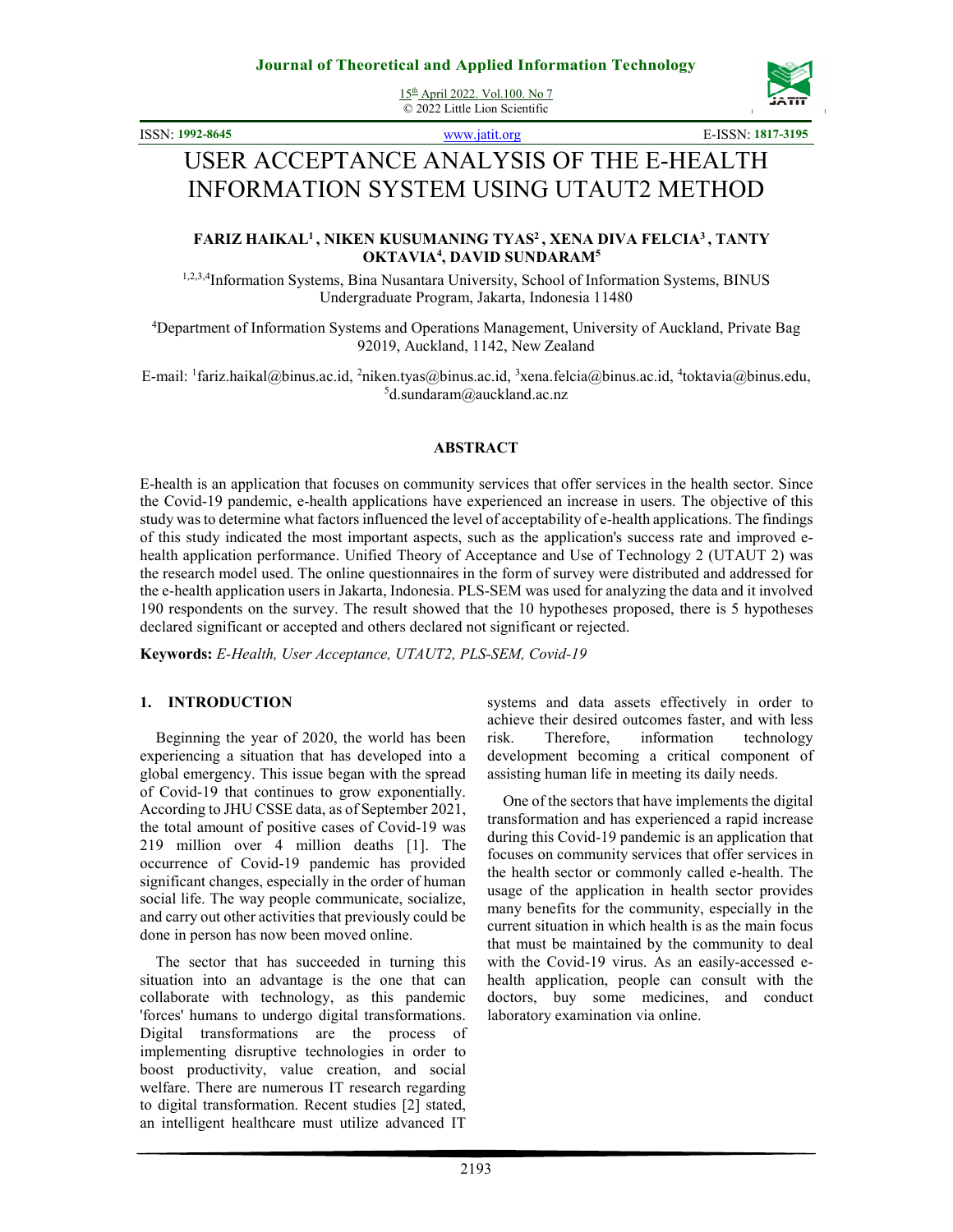15th April 2022. Vol.100. No 7 © 2022 Little Lion Scientific





### *Figure 1: Top-of-Mind E-Health Application*

Indonesia has a variety of e-health applications. According to DSResearch (2019), 57.7 percent of 438 respondents chose XYZ as the application that immediately comes to mind when asked about ehealth applications [3]. This means XYZ is an application that has the highest brand awareness. Then followed by Alodokter, Klikdokter and Mobile JKN. Based on the data above, this research will focus on one application with the highest top-ofmind score in Jakarta.

By 2021 the number of e-health application installations has doubled from the previous year. Even more, in terms of telemedicine, which has increased nearly tenfold in the last decade [4]. These occurred as a result of a Ministry of Health appeal advising the public not to visit the hospital unless an emergency occurred for the sake of public health safety [5].

The rapid growth in usage of this application shows a phenomenon in which e-health applications gain many new users who use the services provided during the Covid-19 pandemic. Due to the widespread use of a system or application, it is critical to obtain a success score for acceptance as a metric of a system's success [6].

The purpose of this study was to determine the elements that influence the level of user acceptance of e-health applications by analyzing consumers' behavioral intention and use behavior using an information technology acceptance model developed by Venkatesh et al. in 2012. The model was entitled the Unified Theory of Acceptability and Use of Technology 2 (UTAUT2). It was chosen as the methodology as it focused on the acceptance and its usage of technology in a user context. [7]. This study addresses previous studies suggestions [8] to involve price value and hedonic motivation variables. The data collection was in the form of an online questionnaire and distributed to the respondent as the users of an e-health application in Indonesia. Then, it was analyzed by using Structural Equation Modeling - Partial Least Squares (PLS-SEM).

### **2. LITERATURE REVIEW**

This section contains the theoretical basis used in discussing and analyzing problems related to the discussed topic. In this research, the things that will be studied further are E-Health Application, User Acceptance, UTAUT2, and PLS-SEM

### **2.1 Electronic Health (E-Health) Application**

E-Health is defined as the application to improve people's health care [9]. The use of e-health can integrate healthcare and technology to assist people's lives while also cutting health-care expenses [10]. People can get health services anywhere and at any time with E-health, from consulting a doctor to actually buying medicine at the nearest clinic and having it delivered directly to their home, making medical appointments, lab tests, health articles, and a variety of other health support features.

During this whole COVID-19 pandemic, the presence of e-health has become one of the trends that has resulted from the improvement of communication technology, where people have a high awareness that health is an important asset that must be maintained and the desire to continue to seek information quickly from reliable and considered trustworthy sources [11]. Because of the public's fear of COVID 19, people are hesitant to go to the hospital when they only have mild illness or specific symptoms, e-health becomes a viable solution [12].

In line with the high level of demand for health services during the pandemic, one of the e-health applications in Indonesia (XYZ Application), since 2021 there has been a doubling of application installations from the previous year. Moreover, from the telemedicine side, it has increased almost 10 times from before [4]. According to previous study by Hidayat [6], the widespread use of a system or application causes the importance of obtaining user acceptance as a determinant of the success of a system which will be discussed in the next section.

### **2.2 User Acceptance**

User Acceptance is described as the availability of users in implementing information technology to support or support activities that are in accordance with technology functions [13]. User acceptance is frequently used to determine the success or failure of an information system project. In other word, the higher the acceptance level of an information technology, the higher the user's desire in using its technology.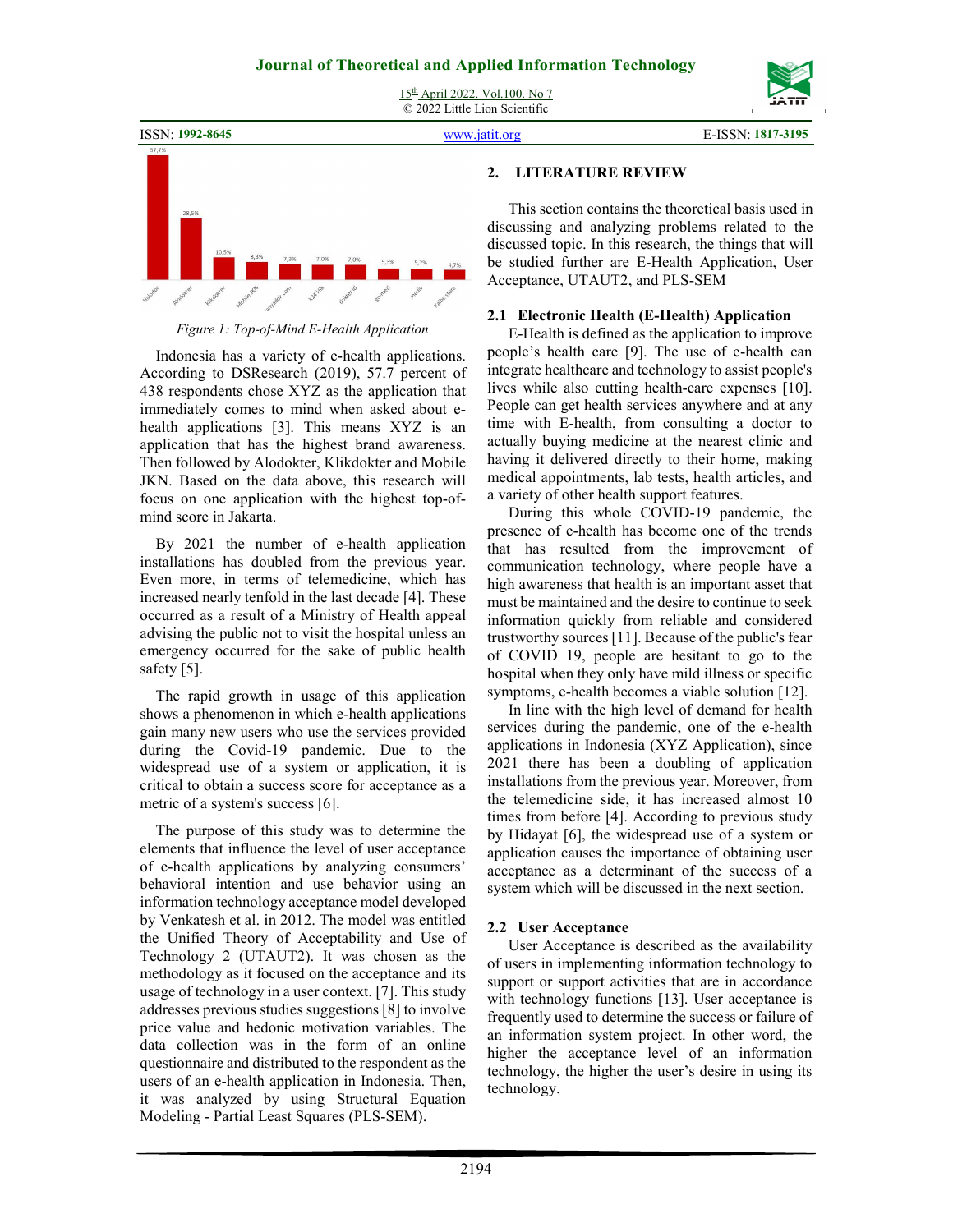



| ISSN: 1992-8645                                      | www.jatit.org | E-ISSN: 1817-3195                            |
|------------------------------------------------------|---------------|----------------------------------------------|
| The involvement of user acceptance is the key in     |               | h. Behavioral intention is formulated as a   |
| the implementation and further development of        |               | users' desire to utilize technology on a     |
| information technology. To enhance the level of      |               | regular basis $[16]$ .                       |
| technology use and user adoption, the emphasis on    |               | i. The frequency with which users use        |
| factors that can influence user acceptance should be |               | technology is referred to as use behavior.   |
| increased [14]. Therefore, it is important to do an  |               | The usage of technology will be encouraged   |
| exploration related to user acceptance on XYZ        |               | if users are motivated to do so because they |

### **2.3 Unified Theory of Acceptance and Use of Technology 2 (UTAUT 2)**

Application.

UTAUT 2 is the result of further development by Vanketesh et al. from the previous model in 2003 [15]. UTAUT 2 was designed to be more consumerfocused [16]. With its development, its method can be used to examine customer acceptance and technology usage [7].

This model comprised seven primary independent variables and two dependent variables. The seven independent constructs are performance expectancy, effort expectancy, social influence, facilitating conditions, hedonic motivation, price value, and habit. As for the dependent constructs, there were behavioral intentions and use behavior. The further explanation of each variable is as follows.

- a. Performance Expectancy is the degree to which users believe the presence of technology helps them in getting the job done. Also, it has been shown a substantial impact on technology acceptance and use [16].
- b. Effort expectancy is the ease in which users feel when utilizing a technology and it has been found to have a significant impact in influencing technological acceptance and use [16].
- c. Social Influence is someone who utilizes technology and encourage that other people should likewise use technology [16].
- d. Facilitating Condition is referred to the impression of the resources offered by technology to facilitate the occurrence of a behavior to the user [16].
- e. Hedonic Motivation is the sense of wonder that users get from using technology and it has been shown to have a key role in determining technology acceptance and use [16].
- f. Price Value is a comparison of the user's costs and the advantages obtained [16].
- g. Habit is a user's proclivity for using a technology that they have acquired [16].

otivated to do so because they believe in it. [16].

The variables in UTAUT 2 use four main variables from the previous UTAUT model and three additional primary independent variables. The addition of variables in the UTAUT 2 model may improve its ability to describe technological acceptance and utilization. The variance explained in behavioral intentions by 56% to 74% and technology use by 40% to 52% when compared to the previous UTAUT model [16].

### **2.4 Structural Equation Modeling – Partial Least Squares (PLS-SEM)**

This research's statistical technique is Partial Least Squares Structural Equation Modeling or PLS-SEM. It is a regression-based ordinary least squares (OLS) estimation method that aims to "minimize the error terms [and maximize] the  $R<sup>2</sup>$  values of the (target) endogenous construct" in order to explain the latent constructs' variation [17]. It has become a widely known method for estimating latent variables and their variable relationships in complex route models. [18]. This path diagram consists of independent and dependent latent variables and indicators that measure each variable. This path diagram is used to visualize the hypothesis that has been determined.

In addition, PLS-SEM can also evaluate data quality based on the measurement model so that PLS-SEM can still produce estimates even for small sample sizes and deviations from the assumption of multivariate normality.

### **3. RESEARCH METHODOLOGY**

The methodology used in this study involved the explanations of Research Model, Time and Object of Research, Research Sample, and Data Collection.

### **3.1 Research Model**

This study adopted UTAUT 2 (Unified Theory of Acceptance and Use of Technology) as the research model, which was created by Venkatesh et al. in 2003 [15]. Four main variables involved in this study, namely performance expectancy, effort expectancy, social influence, and facilitating conditions. Meanwhile, in UTAUT2 this study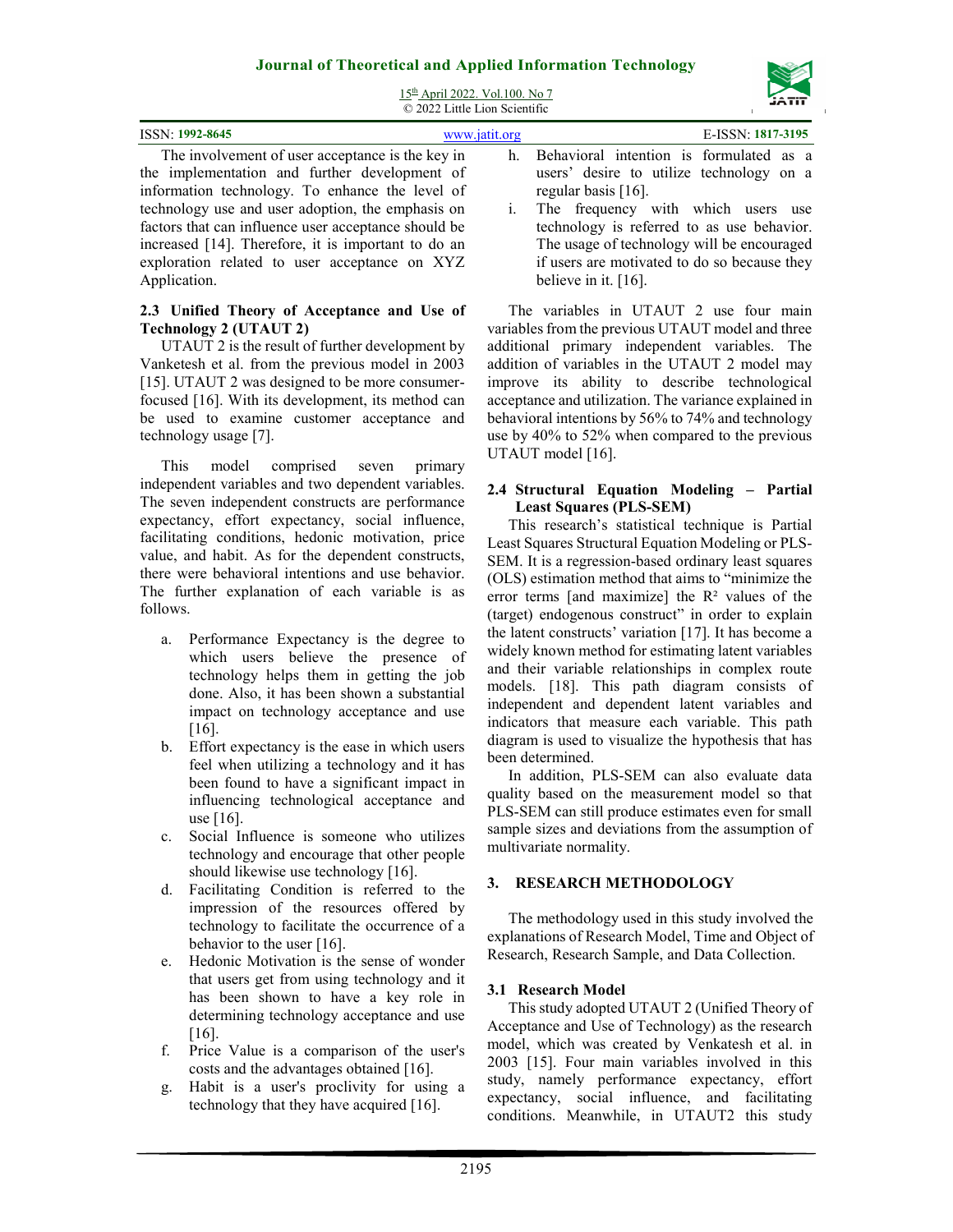15th April 2022. Vol.100. No 7 © 2022 Little Lion Scientific



# other additional latent variables were concerned because it was stated that the habit variable and hedonic motivation became an important influence on the level of acceptance of the use of a system [19].

The advantage of using the UTAUT2 method is that this method is better than the TAM method in measuring the analysis of the success of the application of information systems with UTAUT reaching 70.7%, while TAM can only measure 62.1% [20]. Previous research that has been carried out using UTAUT 2 assumes that UTAUT 2 is an acceptance analysis method which is a refinement of the previous methods [21]. All the advantages of UTAUT2 and the framework presented are very appropriate with the needs of this research.



*Figure 2: Research Model* 

Hypothesis:

- H1: Performance Expectancy (PE) influences Behavioral Intention significantly.
- H2: Effort Expectancy (EE) influences Behavioral Intention significantly.
- H3: Social Influence (SI) influences Behavioral Intention significantly.
- H4: Facilitating Conditions (FC) influences Behavioral Intention significantly.
- H5: Facilitating Conditions (FC) influences Use Behavior significantly.
- H6: Hedonic Motivation (HM) influences Behavioral Intention significantly.
- H7: Price Value (PV) influences Behavioral Intention significantly.
- H8: Habit (HB) influences Behavioral Intention significantly.
- H9: Habit (HB) influences Use Behavior significantly.

H10: Behavioral Intention (BI) influences Use

### **3.2 Time and Object of Study**

This study was conducted from July to December 2021 to collect the data. The demographic target in this study was Indonesian XYZ application users, particularly those based in Jakarta. In addition, there were no restrictions on the respondents' age or gender.

### **3.3 Research Sample**

This study used a non-probability technique, snowball sampling and the slovin formula to determine the number of responses in the questionnaire. According to the previous studies, researchers can determine the value of the confidence level or error tolerance of 10% or 0.1 of the population [22]. The following formula is for for the slovin formula.

$$
n = \frac{N}{1 + Ne^2}
$$

Information:  $n =$  minimum sample size  $N =$  population size  $E =$  margin of error

Data collected from Kontan.co.id states that XYZ Application has 20 million active users [23], so this number will be used as the N value or population size. So, the sample size to be used is 100 respondents.

### **3.4 Data Collection Method**

Survey was conducted as the data collection by distributing the questionnaire. The questionnaire, as the instrument, was made digitally by using Google Forms and the lead top of mind e-health Applications, XYZ for subject statements in the second section to represent e-health applications generally. The information was then disseminated to the target group by using social media and instant messaging systems.

This questionnaire consisted of three sections. The first section consisted of an opening sentence which contained the introduction of the author. The purpose and objectives of the questionnaire and the request for filling were addressed to the respondent to fill out the questionnaire. After that, there were demographic questions regarding the respondent's background whether they once used XYZ or not based on their age, gender, and domicile. Some questions regarding the respondent's background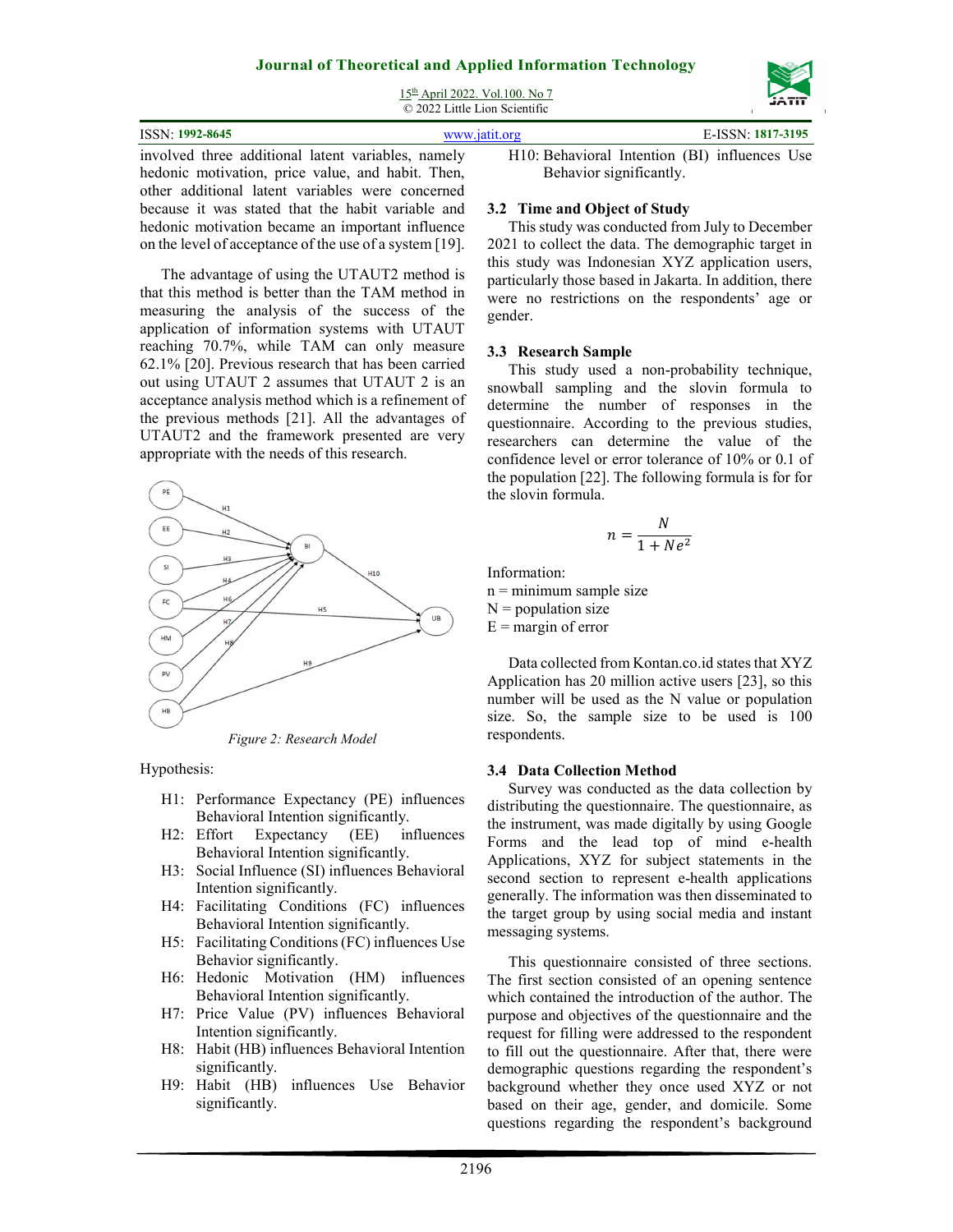

15th April 2022. Vol.100. No 7 © 2022 Little Lion Scientific

**ISSN:** 1992-8645 **www.jatit.org E-ISSN:** 1992-8645 have validated in using e-health application. If the respondent has never used the questionnaire, the questionnaire will be completed immediately and the data will not be used for analysis and calculations.

In the second section, there is a series of statements that are divided according to each variable used in the research model, there were total 27 statements which representing 9 variabels of UTAUT2. The statement is made in the form of a Likert scale and respondents must answer based on experience in using e-health applications. Table 1 is the questionnaire statement as follows.

| Table 1: Questionnaire Statements |                 |                                                                                                                                                                                                  |  |  |
|-----------------------------------|-----------------|--------------------------------------------------------------------------------------------------------------------------------------------------------------------------------------------------|--|--|
| Variable                          | Code            | <b>Statement</b>                                                                                                                                                                                 |  |  |
|                                   | PE1             | Using the XYZ e-health application<br>is useful for me                                                                                                                                           |  |  |
| Performance<br>Expectancy<br>(PE) | PE <sub>2</sub> | Using the XYZ e-health application<br>increases the efficiency of online<br>health consultations for me                                                                                          |  |  |
|                                   | PE3             | e-health application<br>XYZ<br>helps<br>solve my health problems faster                                                                                                                          |  |  |
| Effort                            | EE1             | application<br>XYZ<br>increases<br>the<br>efficiency of time and energy spent                                                                                                                    |  |  |
| Expectancy<br>(EE)                | EE <sub>2</sub> | The flow process of each feature of<br>the XYZ consultation is structured                                                                                                                        |  |  |
|                                   | EE3             | I find the XYZ e-health application<br>easy to use                                                                                                                                               |  |  |
|                                   | SI1             | I use the XYZ e-health application<br>because people around me use it                                                                                                                            |  |  |
| Social<br>Influence (SI)          | S <sub>I2</sub> | People<br>in<br>my<br>surroundings<br>recommended me to use the XYZ E-<br><b>Health Application</b>                                                                                              |  |  |
|                                   | SI3             | People in my surroundings use XYZ<br>application just to look trendy.                                                                                                                            |  |  |
|                                   | FC1             | I have the knowledge and access to<br>the resources that needed to use the<br>XYZ e-health application                                                                                           |  |  |
| Facilitating<br>Conditions        | FC2             | It's easy for me to obtain assistance<br>the<br>XYZ<br>e-health<br>in<br>using<br>application when I have trouble                                                                                |  |  |
| (FC)                              | FC <sub>3</sub> | The XYZ e-health<br>application<br>makes it easier for me by providing<br>other digital technology service<br>options that I usually use (Ex: Go-<br>Pay, Dana, Ovo, and<br>Virtual<br>Accounts) |  |  |
|                                   | HM1             | It's enjoyable to use the XYZ e-<br>health application.                                                                                                                                          |  |  |
| Hedonic<br>Motivation<br>(HM)     | HM <sub>2</sub> | Using<br>XYZ's<br>e-health<br>of<br>one<br>features makes me entertained                                                                                                                         |  |  |
|                                   | HM3             | Using the XYZ e-health application<br>makes<br>myself more valuable<br>(Prestige)                                                                                                                |  |  |
| Price<br>Value                    | PV1             | The cost of using XYZ e-health is in-<br>line with the ease of consultation<br>that I get                                                                                                        |  |  |
| (PV)                              | PV <sub>2</sub> | the price of using XYZ e-health is<br>affordable                                                                                                                                                 |  |  |

*Table 1: Questionnaire Statements*

| atit.org                            |                  | E-ISSN: 1817-3195                                                                                                                          |
|-------------------------------------|------------------|--------------------------------------------------------------------------------------------------------------------------------------------|
|                                     | PV <sub>3</sub>  | The consultation fee is reasonable in<br>comparison to the benefits provided<br>by XYZ.                                                    |
|                                     | HB1              | The use of the XYZ e-health<br>application has become a habit for<br>me                                                                    |
| Habit (HB)                          | H <sub>B2</sub>  | I choose to use the XYZ e-health<br>application for consultation<br><sub>on</sub><br>health problems compared to other<br>applications     |
|                                     | H <sub>B</sub> 3 | When I experience health problems,<br>I automatically use the XYZ e-<br>application compared<br>health<br>to<br>conventional consultations |
|                                     | BI1              | I want to use the XYZ e-health<br>application again after my first<br>experience and use the application<br>continuously                   |
| <b>Behavioral</b><br>Intention (BI) | BI2              | The XYZ e-health application has<br>provided a good service                                                                                |
|                                     | B <sub>13</sub>  | I often hear or see other users talking<br>positively about the XYZ e-health<br>application                                                |
|                                     | UB1              | Overall, using the XYZ e-health<br>application in providing<br>health<br>solutions makes me feel satisfied                                 |
| Use Behavior<br>(UB)                | UB2              | Apart from health purposes, I also<br>use the XYZ e-health application for<br>other things                                                 |
|                                     | UB <sub>3</sub>  | I use the XYZ e-health application<br>consistently                                                                                         |

Finally, the last part or the closing section contains non-mandatory questions regarding the contact of respondents who can be contacted for giving the lucky draw prizes and also thanks for the time taken by respondents to fill out the questionnaire.

This study also includes secondary research data from many academic journals and previous research in addition to data acquired through the survey. It was used to back up the theories and concepts that were utilized in this study.

### **4. RESULT AND DISCUSSION**

XYZ, as the main focus of this study, was used in this study. In this section, the results of analyzing data by using PLS-SEM method will be discussed. There were two stages in evaluating the model, namely Evaluation of the Measurement Model (The Outer Model) and Evaluation of the Structural Model (The Inner Model) [24]. The measurement model evaluation, also known as the outer model, is a model that is used to analyze the reliability and validity of variable indicators and their corresponding constructs [25]. The structural model, also known as the inner model, is a model that is used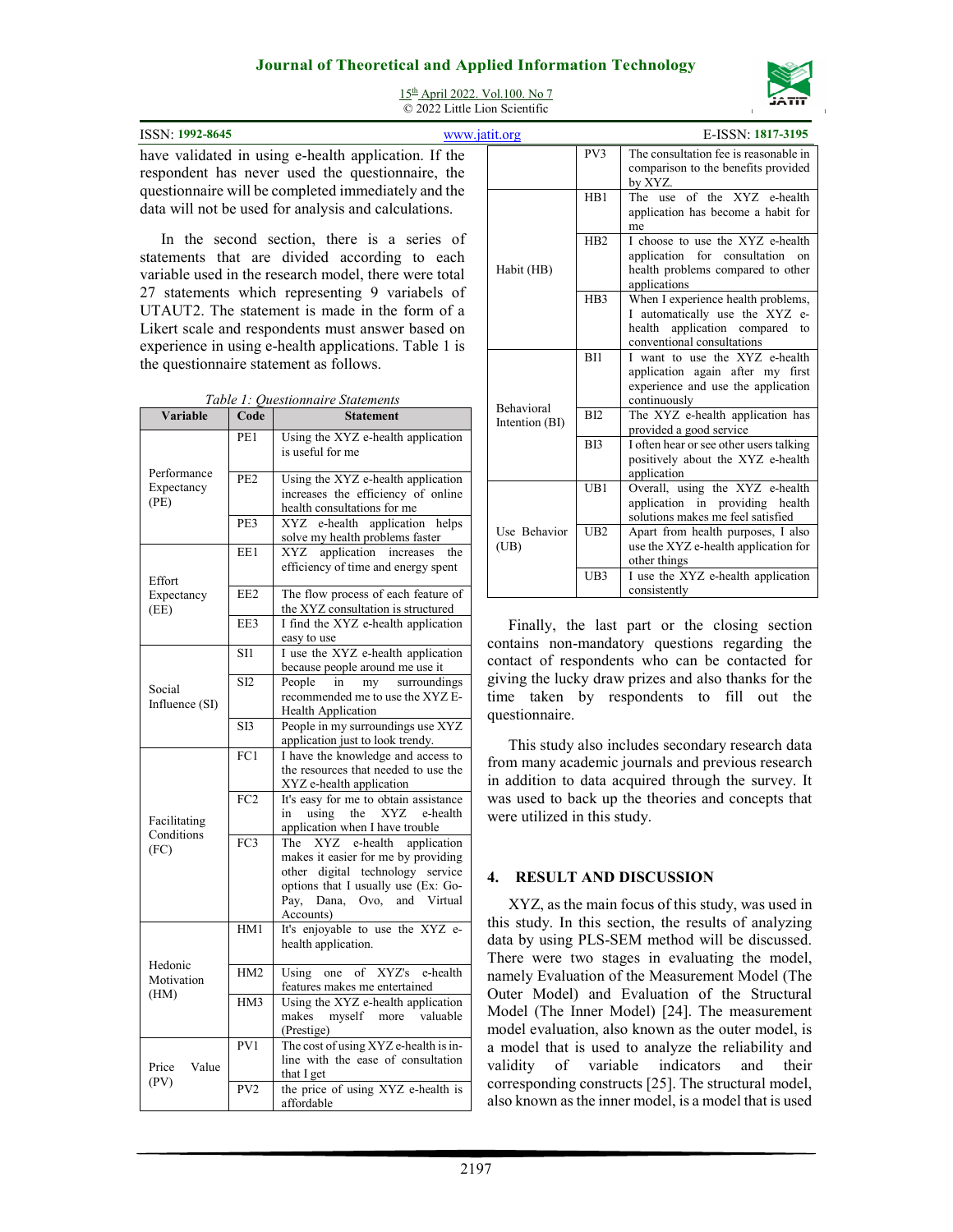

15th April 2022. Vol.100. No 7 © 2022 Little Lion Scientific

| <b>ISSN: 1992-8645</b>                                                                             | www.jatit.org | E-ISSN: 1817-3195                                          |
|----------------------------------------------------------------------------------------------------|---------------|------------------------------------------------------------|
| to specify an unknown relationship between the evaluate variable indicators with their appropriate |               |                                                            |
| independent and dependent variables [26].                                                          |               | constructs $[25]$ . In this part, the testing at the outer |

#### **4.1 Descriptive Analysis**

This research successfully acquired a total of 221 respondents in around three months of data collection. However, not all of the respondents used e-health apps and lived in Jakarta. Only 190 out of the total respondents who have ever used an e-health application and live in Jakarta were able to be evaluated in this study. This number still exceeds the minimum sample size determined using the Slovin technique, which is 100 respondents.

| Demographic<br>Variabel              | Category        | Frequency                |
|--------------------------------------|-----------------|--------------------------|
| <b>Ever used E-</b><br><b>Health</b> | Yes             | 207                      |
| <b>Application?</b>                  | No              | 14                       |
| Domicile in                          | Yes             | 190                      |
| Jakarta?                             | N <sub>0</sub>  | 17                       |
| Gender                               | Female          | 116                      |
|                                      | Male            | 74                       |
|                                      | $16 - 20$       | 29                       |
|                                      | $21 - 30$       | 132                      |
| Age                                  | $31 - 40$       | 14                       |
|                                      | $41 - 50$       | 11                       |
|                                      | $51 - 56$       | $\overline{\phantom{0}}$ |
|                                      | $> 56$          | $\theta$                 |
|                                      | South Jakarta   | 80                       |
|                                      | North Jakarta   | 9                        |
| Jakarta's<br>Regional                | Central Jakarta | 21                       |
|                                      | West Jakarta    | 66                       |
|                                      | East Jakarta    | 21                       |

*Table 2: Respondent Demographic* 

There are 116 females and 74 males among the 190 responders, indicating that females are more prevalent. However, with 132 participants, the majority of the responses are between the ages of 21 and 30. And the majority of the respondents (80 persons) live in South Jakarta.

### **4.2 Outer Model Analysis**

Outer models, or commonly called measurement models, are models commonly used to constructs [25]. In this part, the testing at the outer model consisted of Internal Consistency Reliability and Convergent Validity.

#### **4.2.1 Internal consistency reliability test**

Internal consistency reliability testing refers to the process of determining the consistency of a variable's indicator. This measurement can be used by using composite reliability or Cronbach's alpha. Furthermore, it will use these two measurements.

A higher value in the reliability test indicated a higher level of reliability or reliability. Variables can be declared reliable or reliable if the composite reliability value is above 0.7 [27].

| <b>Variable</b> | Composite<br><b>Reliability</b> |
|-----------------|---------------------------------|
| BI              | 0.889                           |
| EE              | 0.856                           |
| FC              | 0.876                           |
| HR              | 0.838                           |
| HM              | 0.884                           |
| PE              | 0.853                           |
| PV              | 0.924                           |
| SI              | 0.912                           |
| UΒ              | 0.864                           |

*Table 3: Composite Reliability Test Result*

The table above showed the Composite Reliability value of each variable having a value above the threshold of 0.7. It signifies that all variables were dependable and were included in the analysis and not excluded from the model.

*Table 4: Cronbach's Alpha Test Result*

| Variable | Cronbach's<br>Alpha |
|----------|---------------------|
| BI       | 0.813               |
| EE       | 0.750               |
| FC       | 0.798               |
| HR       | 0.707               |
| HM       | 0.803               |
| PE       | 0.746               |
| PV       | 0.876               |
| SI       | 0.856               |
| UB       | 0.766               |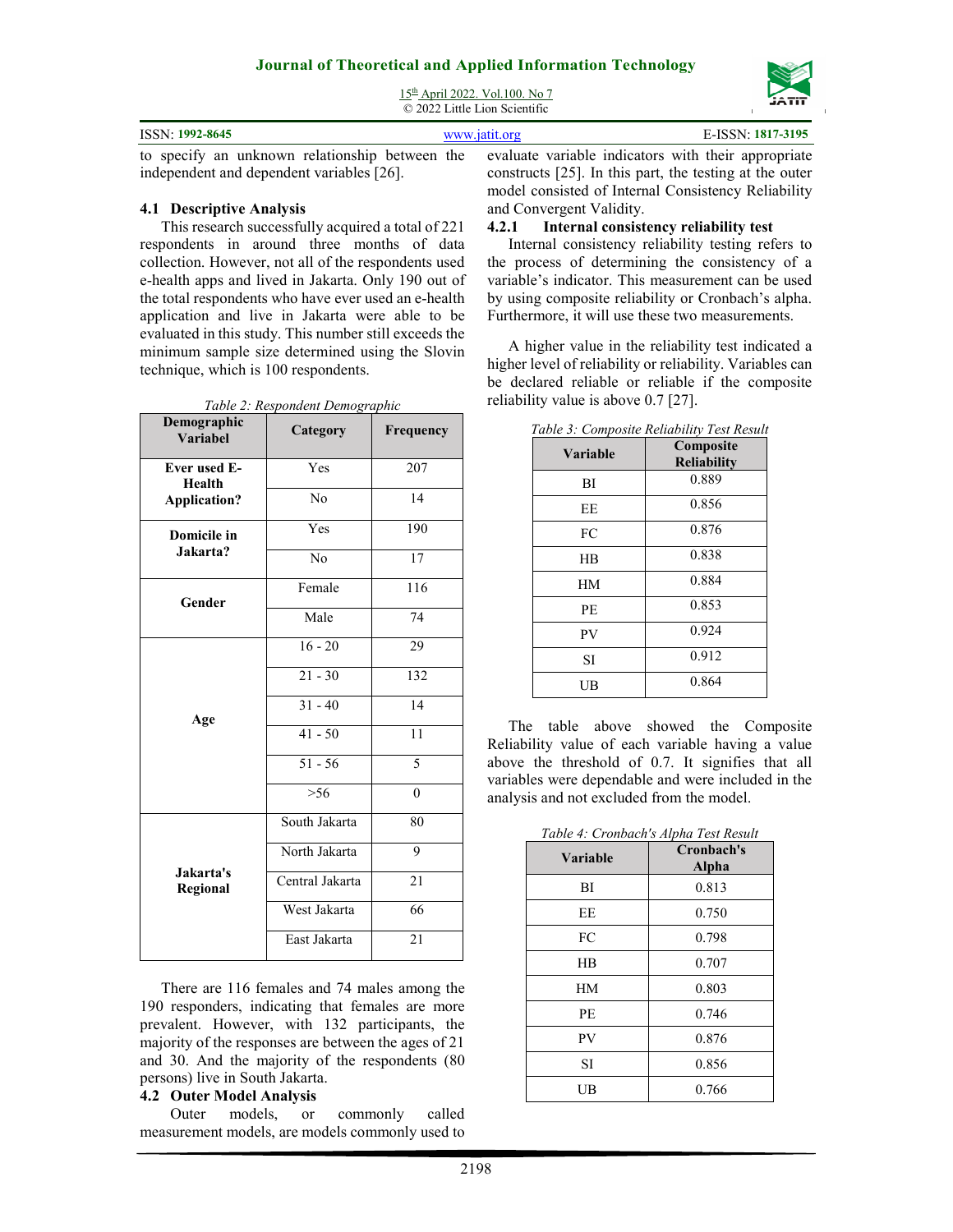15th April 2022. Vol.100. No 7 © 2022 Little Lion Scientific



ISSN: **1992-8645** www.jatit.org E-ISSN: **1817-3195**

The Cronbach's Alpha value of each variable with a value above than 0.7 was shown in the Table 4. In the Cronbach's Alpha test, the variable can be declared reliable if the value was above 0.7. It can be inferred that all variables have met the criteria and it can be declared reliable.

### **4.2.2 Convergent validity test**

Average Variance Extracted (AVE) was performed by using a convergent validity test. To be acceptable, each variable must be equal to or higher than 0.5.

A value of 0.5 or higher suggests that the variable can explain half or more of the construct's indicator variants [28].

| Table 5: Average Variance Extracted Test Result |  |  |
|-------------------------------------------------|--|--|
|                                                 |  |  |

| Variable                      | <b>Average Variance</b><br><b>Extracted (AVE)</b> |
|-------------------------------|---------------------------------------------------|
| <b>Behavioral Intention</b>   | 0.727                                             |
| <b>Effort Expectancy</b>      | 0.668                                             |
| <b>Facilitating Condition</b> | 0.703                                             |
| Habit                         | 0.634                                             |
| <b>Hedonic Motivation</b>     | 0.718                                             |
| <b>Performance Expectancy</b> | 0.661                                             |
| <b>Price Value</b>            | 0.802                                             |
| <b>Social Influence</b>       | 0.777                                             |
| <b>Use Behavior</b>           | 0.682                                             |

In table 5, each construct has an average variance extracted value above 0.5. In other words, each construct can explain 50% or more of the indicators that make up the construct and can pass the convergent validity test because it meets the criteria.

### **4.3 Inner Model Analysis**

Processing is required for the inner model at this stage in order to examine the connection between the independent and dependent variables. There are several tests that must determine so that the Inner Model can meet the criteria, including the test coefficient of determination (R²).

Examining the coefficient of determination explained that the measurement of the explanatory power of the model can be used to see the ability of exogenous variables to affect the endogenous variables.

|  | Table 6: R Square Test Result |  |  |
|--|-------------------------------|--|--|
|  |                               |  |  |

| Dependent<br>Variable                 | <b>R</b> Square | <b>R</b> Square<br><b>Adjusted</b> |
|---------------------------------------|-----------------|------------------------------------|
| <b>Behavioral</b><br><b>Intention</b> | 0.607           | 0.592                              |
| <b>Use Behavior</b>                   | 0.301           | 0 289                              |

Based on the results in Table 6, it showed that the  $R<sup>2</sup>$  value of each endogenous variable used in the study. The endogenous latent variable Behavioral Intention (BI) has an  $\mathbb{R}^2$  value of 0.607. It means that it was influenced by 60.7% by the variables of Performance Expectancy, Effort Expectancy, Social Influence, Facilitating Condition, Hedonic Motivation, Price Value and Habit. Other characteristics not included in the study have a 39.3% influence on BI.

The endogenous latent variable Use Behavior (UB) has an R² value of 0.301, indicating that the variables Facilitating Condition, Habit, and Behavioral Intention influence it by 30.1%. Meanwhile, variables out of the study have a 69.9% influence on UB.

The findings of this testing and processing investigation revealed that the overall model under consideration fit the data or could reflect a reality or occurrence. This is necessary in order for this study to be considered legitimate and reliable.

By validating all of the outcomes in a fit model (path diagram), all variables that are valid and reliable could be a reflection of the latent variable.



*Figure 3: Final Model Output*

Table 7 showed the results of hypothesis testing using the data collected as follows.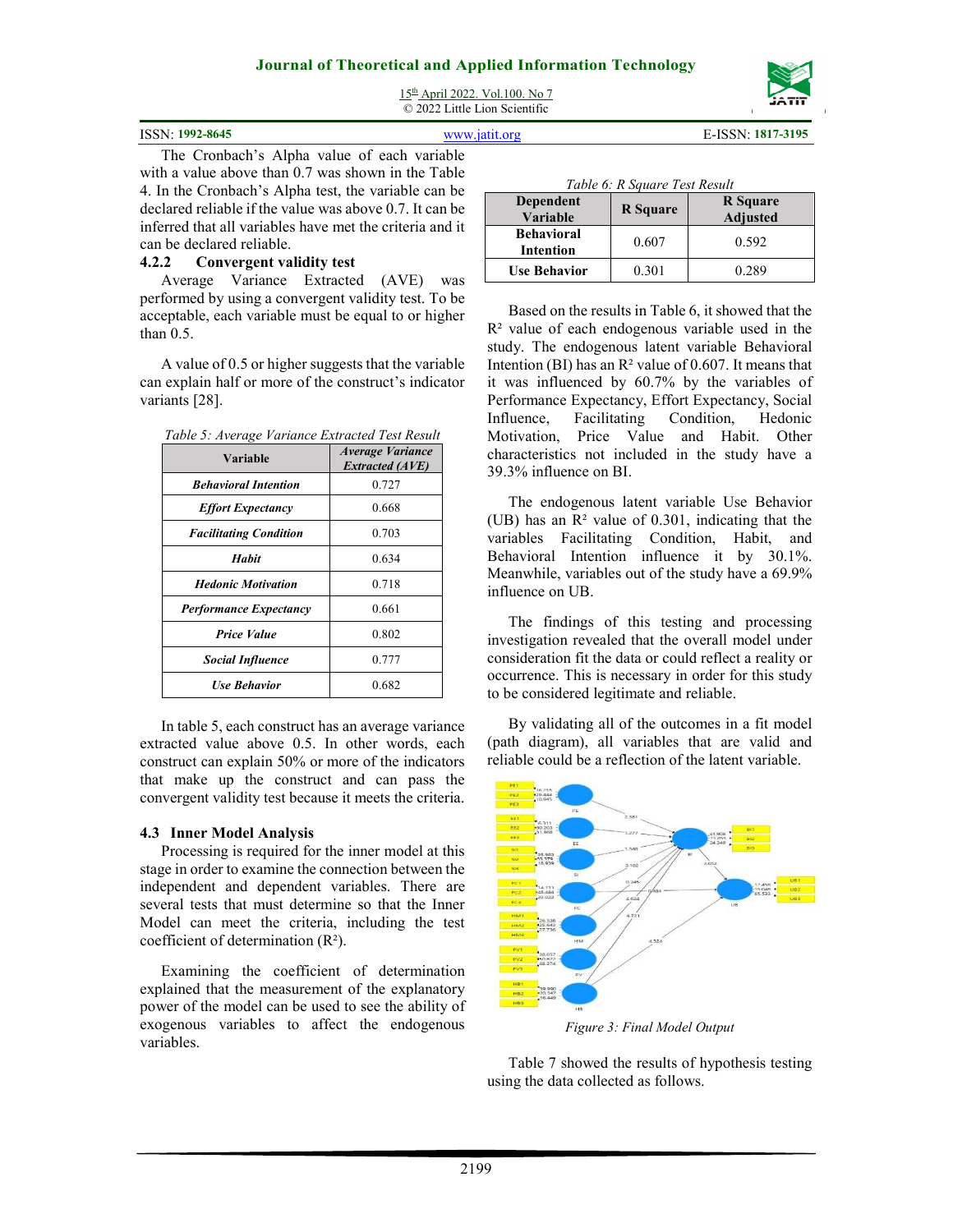

| <b>ISSN: 1992-8645</b> |                                    |            |                               |  |
|------------------------|------------------------------------|------------|-------------------------------|--|
|                        | Table 7: Hypothesis Testing Result |            |                               |  |
| Path                   | Path<br>Coefficient                | statistics | <b>Description</b>            |  |
| $PE \rightarrow BI$    | 0.167                              | 2,381      | Positive:<br>Significant      |  |
| $EE \rightarrow BI$    | 0.098                              | 1,277      | Positive; Not<br>Significant  |  |
| $SI \rightarrow BI$    | 0.080                              | 1,540      | Positive; Not<br>Significant  |  |
| $FC \rightarrow BI$    | 0.006                              | 0.102      | Positive; Not<br>Significant  |  |
| $FC \rightarrow UB$    | 0.036                              | 0.484      | Positive; Not<br>Significant  |  |
| $HM \rightarrow BI$    | $-0.021$                           | 0.345      | Negatives; Not<br>Significant |  |
| $PV \rightarrow BI$    | 0.378                              | 4.624      | Positive:<br>Significant      |  |
| $HB \rightarrow BI$    | 0.298                              | 4.721      | Positive;<br>Significant      |  |
| $HB \rightarrow UB$    | 0.391                              | 4.324      | Positive:<br>Significant      |  |
| $BI \rightarrow UB$    | 0.192                              | 2.052      | Positive:<br>Significant      |  |

15th April 2022. Vol.100. No 7 © 2022 Little Lion Scientific

The structural model represents the relationship between constructs, and one of the ways in which this relationship is evaluated is through the use of path coefficients. The path coefficient and t-statistics values for each relationship are shown in Table 6. A positive path coefficient indicates a positive correlation between the independent and dependent variables. The usage of the t-statistics value aimed to determine its significance. If the t-statistics value is higher than 1.96, the correlation was likely to be significant.

As a result of the findings, nine of the relationships have a positive path coefficient, indicating that the independent latent variable has a positive effect on the user's intention and/or behavior when using e-health application. Half of the ten relationships have a significant relationship. Based on the result of testing hypothesis, it was found that:

### **H1: Performance Expectancy influences Behavioral Intention significantly**

According to the findings, the Performance Expectancy variable influences Behavior Intention significantly. The results of this study showed that the evidenced by the t-statistics value of 2.381 and the path coefficient value of 0.167 obtained from data processing. This hypothesis was accepted or significantly effect each other. The reason was that the t-statistics value was above 1.96 and the path coefficient below was above 0.1.

The result of this study is in line with the findings of previous studies by Palau-Samuell et al. [21] and

ISSN: **1992-8645** www.jatit.org E-ISSN: **1817-3195** Kartikasari et al. [29]. Performance Expectancy has a significant effect on Behavioral Intention. It is possible to conclude that users find that using the XYZ e-health application is useful in everyday life, and it can improve the efficiency of meeting their daily needs, particularly in the health sector.

This study suggested that XYZ should maintain and continue to improve performance based on user needs in order to sustain and continue to improve user intention to use the application.

### **H2: Effort Expectancy influences Behavioral Intention significantly**

According to the findings, the Effort Expectancy variable does not influence the Behavior Intention significantly. This is evidenced by the t-statistics value of 1.277 and the path coefficient value of 0.098 obtained from data processing. This hypothesis was rejected or doesn't significantly effect each other. The reason was that the t-statistics value was below 1.96 and the path coefficient was below 0.1.

This study results are supported with those of previous studies by Lubis et al. [30] and Putra et al. [31] where Effort Expectancy has no significant effect on Behavioral Intention. This is possible because the XYZ application is a service and health application, and users use it because it provides service support when the user in need of assistance. As a result, the factor of effort is no longer relevant d have no effect on user intention. This is supported by the results of the distributed surveys, which shows that most respondents were already satisfied with the XYZ application's ease of use.

Although Effort Expectancy is not the primary motivation for intention of user in using XYZ application, this does not mean that there is no room for improvement. The recommendation made to enhance this variable was to provide a suggestion shortcut feature based on prior transactions (history) in order to reduce the time users spend following the application's flow of use.

### **H3: Social Influence influences Behavioral Intention significantly**

According to the findings, the Social Influence variable does not influence the Behavior Intention significantly. This can be seen by examining at the tstatistics value of 1.54 and the path coefficient value of 0.08. This hypothesis was rejected or doesn't significantly effect each other. The reason was that the t-statistics value was below 1.96 and the path coefficient was below 0.1.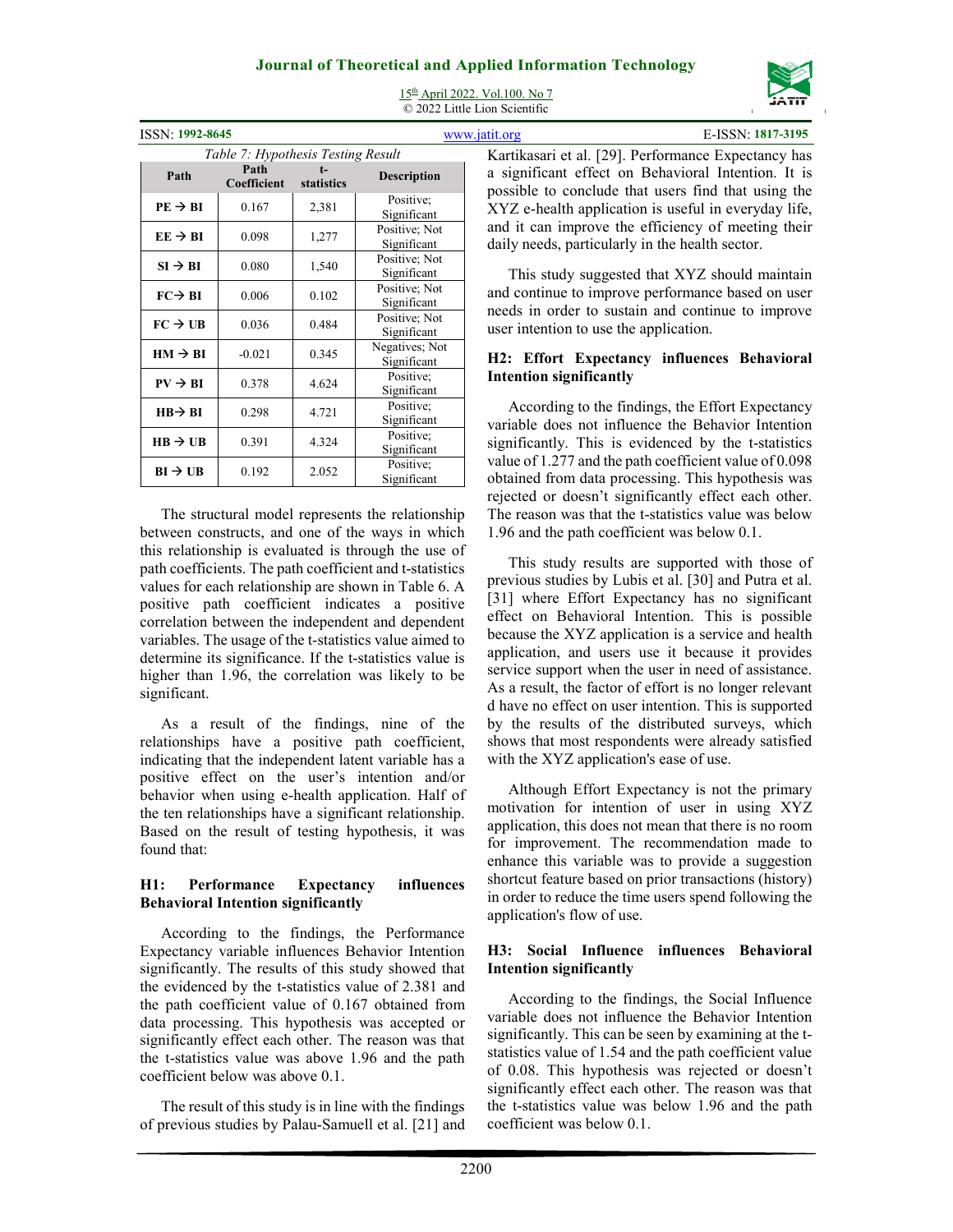15th April 2022. Vol.100. No 7 © 2022 Little Lion Scientific

| ISSN: 1992-8645 |  |  |                                                                                  |  |  |  | E-ISSN: 1817-3195 |  |  |  |           |  |
|-----------------|--|--|----------------------------------------------------------------------------------|--|--|--|-------------------|--|--|--|-----------|--|
| T1              |  |  | $\mathbf{u}$ and $\mathbf{u}$ and $\mathbf{u}$ and $\mathbf{u}$ and $\mathbf{u}$ |  |  |  |                   |  |  |  | $-111111$ |  |

The result of this study is in line with the findings of previous studies by Palau-Samuell et al. [21] and Suki & Suki [32], where found that Social Influence has no significant effect on Behavioral Intention. There are 2 possible explanation of this result, first it is because the XYZ application is an application that provides health services where most of these services are used for people who have health complaints or want to buy medicine needs. Thus, social influence from other people does not increase user interest in using the application because the intention of using of the application returns to the needs of the person himself and there are numerous offline and online pharmacies and health care providers that they usually choose. Second, this result is also reinforced by the statement in the previous study by Palau-Samuell et al. [21] that states if the study finds that habit has a strong significant influence on behavioral intention, as this study of XYZ application also discovered, then the social norm becomes less relevant and had no significant effect on intention of using the application.

Although Social Influence is not the primary motivation for intention of user in using the XYZ application, this does not mean that there is no room for improvement. There are two suggestions for improving this variable. To begin, by boosting promotions through social media that are on the rise regarding positive testimonials and what benefits can only be felt if using an application to pique the interest of a large number of people. Second, develop a campaign that leverages influencers to increase brand awareness of the XYZ application, with the goal of enhance the people awareness about the existence of trustworthy health applications.

### **H4: Facilitating Condition influences Behavioral Intention significantly**

According to the findings, the Facilitating Condition variable does not influence the Behavior Intention significantly. This can be revealed from the 0.102 t-statistics value and the 0.006 path coefficient value collected during data processing. This hypothesis was rejected or doesn't significantly effect each other. The reason was that the t-statistics value was below 1.96 and the path coefficient was below 0.1.

The result of this study is in line with the findings of previous studies by Lubis et al. [30] and Hariyanti et al. [33], where also found that Facilitating Condition has no significant effect on Behavioral Intention. This shows that the technical infrastructure and functional availability that supports XYZ application does not increase user intention in the use of its application. It is possible because when compared to various other applications, including e-health and other service applications. XYZ application still has limited ewallet application alternatives. Apart from the banking application, XYZ presently partners with only a single e-wallet, Gopay. This forces the user to be more selective in selecting other applications that provide more customization option for user's ewallet application.

Although Facilitating Condition is not the primary motivation for intention of user in using XYZ application, this does not mean that there is no room for improvement. This study suggests XYZ to enhance collaboration with e-wallets in order to boost the diversity of payment services available in the XYZ application, allowing users to choose from a variety of possibilities.

### **H5: Facilitation Condition influences Use Behavior significantly**

The results indicated that the Facilitating Condition does not influence Use Behavioral significantly. From the t-statistics value collected from data processing, the result was 0.484 and the path coefficient value collected was 0.036. This hypothesis was rejected or doesn't significantly effect each other. The reason was that the t-statistics value was below 1.96 and the path coefficient was below 0.1.

The result of this study is supported by Hariyanti et al. [33], where also found that Facilitating Condition has no significant effect on Use Behavior. It demonstrated that the technical infrastructure and functional availability necessary to support the XYZ application do not incentivize people to use it. This conclusion is consistent with previous hypothesis where Facilitating Condition had no significant effect on Behavioral Intention and had the same reason which are the limited e-wallet application alternatives of XYZ application. Apart from the banking application, XYZ presently partners with only a single e-wallet, Gopay. This may lead users to choose applications that offer a wider range of ewallet applications to match the e-wallet that the user has.

This conclusion corresponds to the outcome of the hypothesis where Facilitating Condition had significant effect on Behavioral Intention. The suggestion for this study is identical to the last one, namely enhancing collaboration with e-wallets in

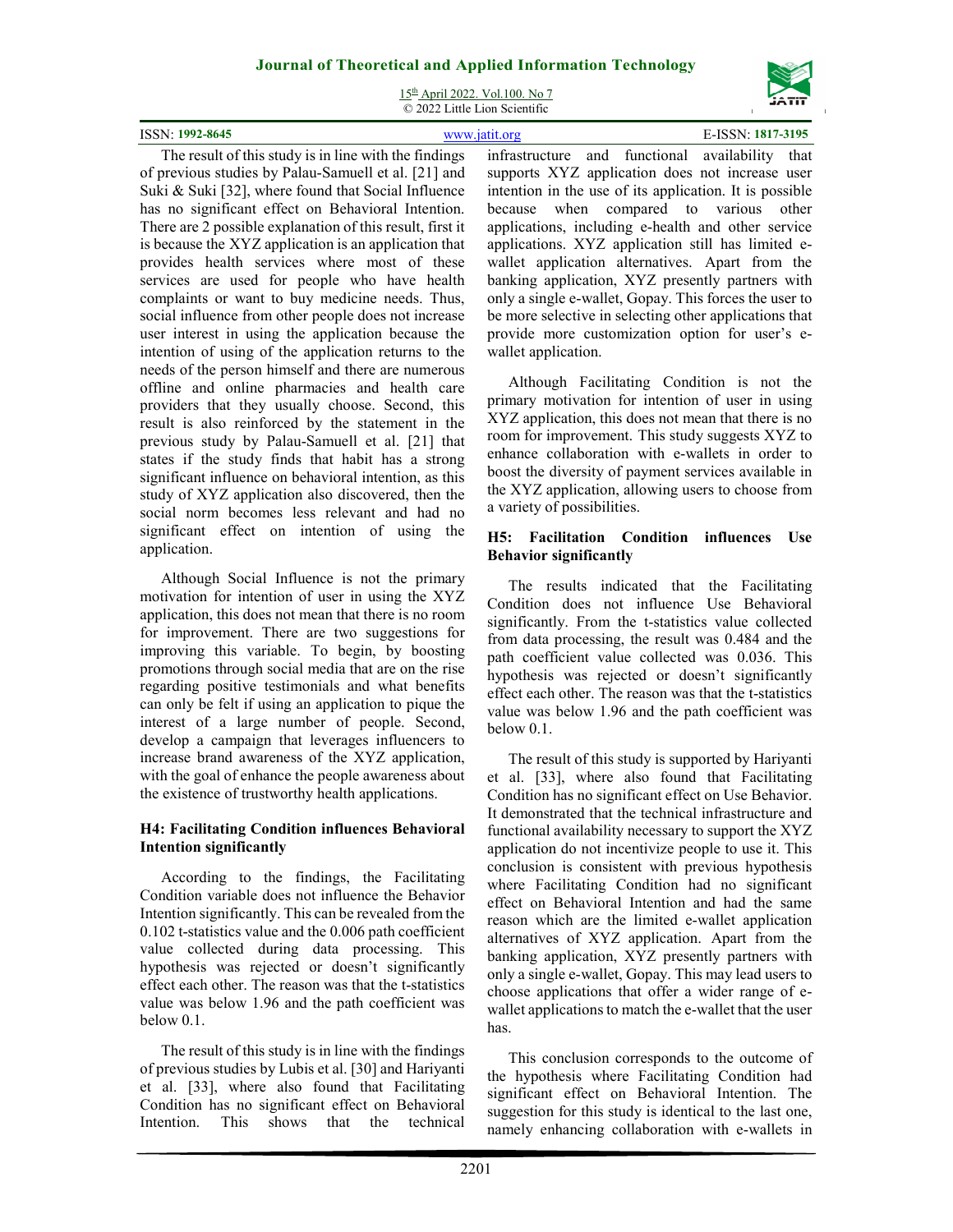

| $15th$ April 2022. Vol.100. No 7 |
|----------------------------------|
| © 2022 Little Lion Scientific    |

| <b>ISSN: 1992-8645</b>                              | E-ISSN: 1817-3195<br>www.jatit.org                                                                                                                         |
|-----------------------------------------------------|------------------------------------------------------------------------------------------------------------------------------------------------------------|
| available in the XYZ application, allowing users to | order to boost the diversity of payment services and the more awareness of benefits and the lower<br>costs that users can get in using the application can |
| choose from a variety of possibilities.             | increase the user's intention of using the XYZ                                                                                                             |

### **H6: Hedonic Motivation influences Behavioral Intention significantly**

The Hedonic Motivation variable does not influence Behavior Intention significantly. It can be seen from the t-statistics value collected from data processing, which is 0.345. and the path coefficient value collected is -0.021. This hypothesis was rejected or doesn't significantly effect each other. The reason was that the t-statistics value was below 1.96 and the path coefficient was below 0.1.

 Kartikasari et al. [29] and Fatihanisya & Purnamasari [34] supported the findings in this study that there is no significantly effect on Behavioral

Intention from Hedonic Motivation. It may be concluded that users' hedonic motivations, such as entertainment, fun, interactive features, and sensations of pride and privilege found no effect on their intention to use the XYZ application. A possible explanation to this result because XYZ is an application that provide providing health services and assistance, and the user's intention in using it is to obtain solutions and services related to user's health, not for recreational pleasure purposes (hedonism).

Although Hedonic Motivation is not the primary motivation for intention of user in using XYZ application, this does not mean that there is no room for improvement. The suggestion made for this variable is to add a feature that allows users to select a user interface theme application that may be altered according to the user's preferences, hence enhancing user ease and excitement.

### **H7: Price Value influences Behavioral Intention significantly**

According to the findings, the Price Value variable influences Behavior Intention significantly. This can be seen in the t-statistics value of 4.624 and the path coefficient value of 0.378 obtained from data processing. This hypothesis was accepted or significantly effect each other. The reason was that the t-statistics value was above 1.96 and the path coefficient was above 0.1.

Hariyanti et al. [33] found that Price Value has significant effect on Behavioral Intention and it has the same result as this study. The user's perceived price value is consistent with the service received

increase the user's intention of using the XYZ application.

To sustain and continue to enhance user intention to use the application, this study suggest that the discount promotions or cashback from a transaction continue to be maintained on a consistent basis. Furthermore, XYZ application can provide points that are awarded for each transaction, which can then be redeemed for discounted vouchers or free consultations. This can be accomplished by collaborating with the XYZ application's pharmacy merchants, clinics, doctor partners, and e-wallet companies.

### **H8: Habit influences Behavioral Intention significantly**

The results indicated that the Habit variable influences Behavior Intention significantly. From the t-statistics value collected from data processing, the result is 4.721 and the path coefficient value collected is 0.298. This hypothesis was accepted or significantly effect each other. The reason was that the t-statistics value was above 1.96 and the path coefficient was above 0.1.

According to the result above, habit is the strongest factors affecting the user's intention of using the XYZ application. Pulau-Samuell et al. [21] and Lubis et al. [30] also found that Habit were the most factors that has significant effect on Behavioral Intention. The continuous use of the application will instill a user's belief in the XYZ application's online health services in compared to other online health service providers and will increase user's intention to use the application. It is also can be conclude that the more automated the user is in using the XYZ application, it is aligning with the user intention in using the application.

To sustain and continue to enhance user intention in its application, this study suggests that XYZ application must maintain and improve the advantages that users derive from other variables so that the application can be reused indefinitely.

### **H9: Habit influences Use Behavior significantly**

According to the findings, the Habit variable influences Use Behavior significantly. This can be seen in the t-statistics value of 4.324 and the path coefficient value of 0.391 obtained from data processing This hypothesis was accepted or significantly effect each other. The reason was that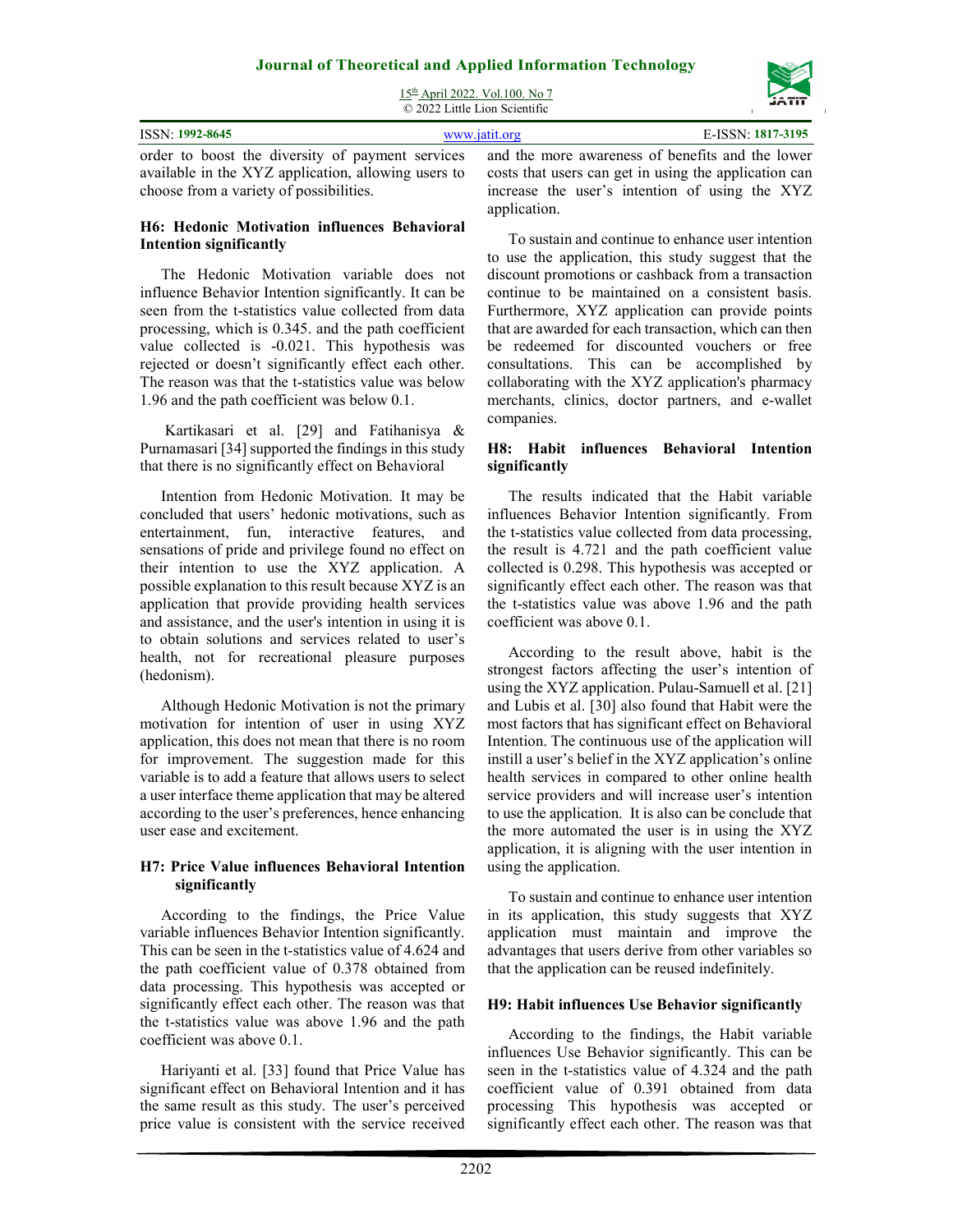15th April 2022. Vol.100. No 7  $\overline{Q}$  2022 Little Lion Scientific

|                                                                                                       | $\approx$ 2022 Little Libii Scientine |                                                  |
|-------------------------------------------------------------------------------------------------------|---------------------------------------|--------------------------------------------------|
| <b>ISSN: 1992-8645</b>                                                                                | www.jatit.org                         | E-ISSN: 1817-3195                                |
| the t-statistics value was above 1.96 and the path user behavior, which can be analyzed to identify a |                                       |                                                  |
| coefficient was above 0.1.                                                                            |                                       | pattern that can be interpreted as a strategy to |

Pulau-Samuell et al. [21] and Lubis et al. [30] have the same results as this study. In short, the continuous use of the application will instill a user's belief in the XYZ application's online health services in compared to other online health service providers and will increase the use the application. In addition, the more automated the user's contact with the XYZ software, the more frequently the application will be used as a user health assistant.

This finding supports a previous hypothesis in which habit had a significant effect on Behavioral Intention. XYZ application must preserve and improve the benefits that users obtain from other factors in order for the application to be reused indefinitely.

### **H10: Behavioral Intention influence Use Behavior significantly**

According to the findings, the Behavior Intention variable influences Use Behavior significantly. The path coefficient value obtained from data processing is 0.192, and the t-statistics value obtained from data processing is 2.052. This hypothesis was accepted or significantly effect each other. The reason was that the t-statistics value was above 1.96 and the path coefficient was above 0.1.

Lubis et al [30] and Hariyanti et al. [33] found the same results that Behavioral Intention has significant effect on Use Behavior. To sum up, the users are more likely to use XYZ application if user have the intention in using it.

The user's intention can last indefinitely if the ehealth application continues to implement strategies for user retention and makes the e-health application a daily solution for users by following the recommendations of other variables in this study, particularly those found to have a significant effect on behavior intention; Performance Expectancy, Habits, and Price Value.

### **5. CONCLUSION & SUGGESTION**

This section contains explanations of discussion and interpretations that refer to conclusions and suggestions on the results of the research.

### **5.1 Conclusion**

Since the Covid-19 pandemic, the number of users of e-health applications has increased. This phenomenon resulted in the increase of variations in pattern that can be interpreted as a strategy to improve the quality of e-health applications.

Hence, this phenomenon can be took as an advantage to do a research to analyze on the data of the factor that affects user acceptance of XYZ ehealth application by adopting the UTAUT2 method using the seven independent variable which are performance expectancy, effort expectancy, social influence, facilitating condition, hedonic motivation, price value, habit and two dependent variable behavioral intention and use behavior. The data was collected from e-health application users within Jakarta area and analyzed using PLS-SEM. The result of this study can be drawn include the following.

- 1. Performance Expectancy, Price value and Habit significantly affects behavioral intention of XYZ application's users.
- 2. Effort Expectancy, Social Influence, Facilitating Condition, Hedonic Motivation does not significantly affects behavioral intention of XYZ application's users.
- 3. Habit and Behavioral Intention significantly affects use behavior of XYZ application's users.
- 4. Facilitating Condition does not significantly affects behavior of XYZ application's users.

Based on the findings above, improving the variables that have significantly affect the behavioral intention, which are Performance Expectancy, Price value and Habit, it can increase the users' desire to utilize the XYZ e-health application on a regular basis rather than other variables.

In addition to the variables that have a significant impact on use behavior, which are Habit and Behavioral intention. By improving those variables, rather than the facilitating condition, it is possible to influence the frequency with which users use the application.

This study provides several recommendations for each variable in the result and discussion chapter above. There is additional recommendation that can be developed for platform owners is to create an innovation that is carried out regularly or continuously so that it becomes a habit for users. One example of innovation that can be done is to create a promo or health consultation campaign that is routinely held every month. This campaign has the potential to boost user habit and pricing value in the app, which will have a big impact on their desire to use the service.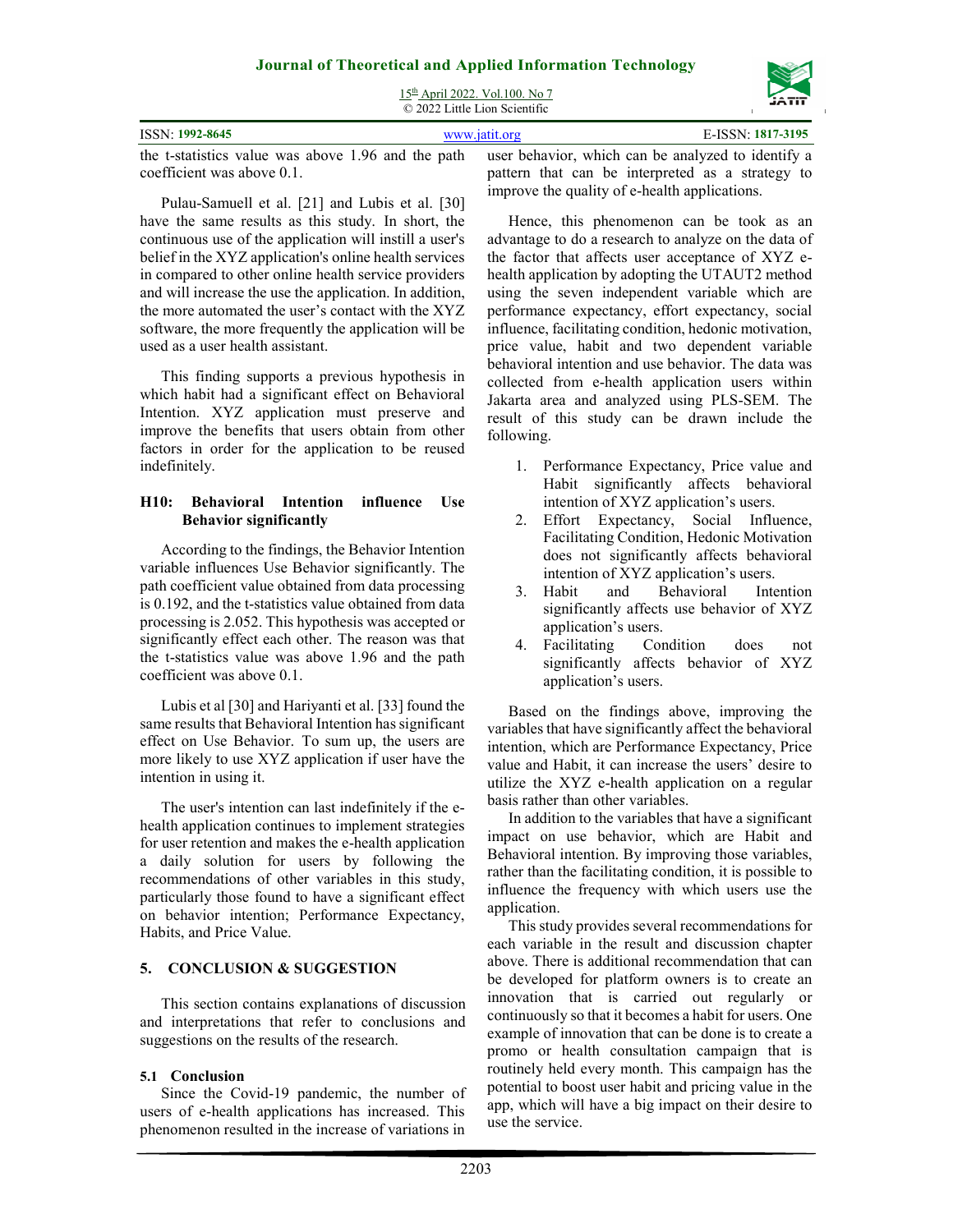

| 15th April 2022. Vol. 100. No 7<br>© 2022 Little Lion Scientific                                                                                                                                                                                                                                                                                                                                                                                                                                                                                                                                                                                                                                                                                                                    |                                                                                                                                                                                                                                                                                                                                                                                                                                                                                                                                                                                                                                                                                                                                                                                                             |
|-------------------------------------------------------------------------------------------------------------------------------------------------------------------------------------------------------------------------------------------------------------------------------------------------------------------------------------------------------------------------------------------------------------------------------------------------------------------------------------------------------------------------------------------------------------------------------------------------------------------------------------------------------------------------------------------------------------------------------------------------------------------------------------|-------------------------------------------------------------------------------------------------------------------------------------------------------------------------------------------------------------------------------------------------------------------------------------------------------------------------------------------------------------------------------------------------------------------------------------------------------------------------------------------------------------------------------------------------------------------------------------------------------------------------------------------------------------------------------------------------------------------------------------------------------------------------------------------------------------|
| ISSN: 1992-8645                                                                                                                                                                                                                                                                                                                                                                                                                                                                                                                                                                                                                                                                                                                                                                     | E-ISSN: 1817-3195<br>www.jatit.org                                                                                                                                                                                                                                                                                                                                                                                                                                                                                                                                                                                                                                                                                                                                                                          |
| 5.2 Suggestion<br>From the research results collected, several<br>recommendations are proposed as a complement. As<br>a result of this research:                                                                                                                                                                                                                                                                                                                                                                                                                                                                                                                                                                                                                                    | [4] Kompas, "Jumlah Unduhan Aplikasi Halodoc<br>Naik Dua Kali Lipat Sejak Pandemi", 4 May<br>2021.<br>[Online].<br>Available:<br>https://money.kompas.com/read/2021/05/04/19<br>2012926/sum-unduhan-application-XYZ-naik-                                                                                                                                                                                                                                                                                                                                                                                                                                                                                                                                                                                   |
| The proposed recommendations<br>1.<br>can<br>be<br>considered by XYZ applications as an effort to<br>improve application performance in terms of<br>user acceptance<br>The findings can be used for other e-health<br>2.<br>application to determine the factors that<br>influence behavior intention and use in other e-<br>health applications. Thus those other e-health<br>applications can consider these factors into<br>account while optimizing performance.                                                                                                                                                                                                                                                                                                                | dua-kali-fold-sejak-pandemic. [Accessed 10<br>October 2021].<br>Ministry of Health, "All hospitals are advised not<br>$\lceil 5 \rceil$<br>to open routine practice except for emergencies",<br>April<br>2020.<br>[Online].<br>16<br>Available:<br>https://www.kemkes.go.id/article/view/2004160<br>0001/jual-rs-diimbau-tak-buka-laksana-rutin-<br>except-emergensi.html. [Accessed<br>$05-Nov-$<br>2021].<br>[6] Muhammad Taufik Hidayat, Qurrotul Aini, and                                                                                                                                                                                                                                                                                                                                              |
| Meanwhile, some aspects that are lacking in this<br>research are expected to be improved in further<br>research, such as respondents related to regional<br>demographics and age. The respondents in this study<br>were highly concentrated in their 16s and 30s and<br>only focused on the DKI Jakarta area, which could<br>potentially not represent the entire population.<br>Therefore, further research is expected to be able<br>to use data from respondents with a more varied age<br>range, such as respondents from the elderly and a<br>wider area, such as respondents who live in Greater<br>Jakarta. In addition, future studies can use other<br>research models in order to produce findings from a<br>different perspective beyond the variables used in<br>UTAUT. | Elvi Fetrina, "Penerimaan Pengguna E-Wallet<br>Menggunakan UTAUT 2 (Studi Kasus)", Jurnal<br>Nasional Teknik Elektro dan<br>Teknologi<br>Informasi, Vol. 9, No. 3, 2020, pp. 239-247.<br>[7] Fiby Nur Afiana, Pungkas Subarkah and A.<br>Kholil Hidayat. "Analisis Perbandingan Metode<br>TAM dan Metode UTAUT 2 dalam Mengukur<br>Kesuksesan Penerapan SIMRS pada Rumah<br>Sakit Wijaya Kusuma DKT Purwokerto",<br>Manajemen,<br><i>MATRIK:</i><br>Jurnal<br>Teknik<br>Informatika dan Rekayasa Komputer, Vol. 19,<br>No. 1, 2019, pp. 17-26.<br>Jarot S. Suroso, Tetuko Caton Sukmoro,<br>$\lceil 8 \rceil$<br>"Factors Affecting Bravior of the Use of<br>Healthcare Mobile Application Technology in<br>Indonesian Society", Journal of Theoretical and<br>Applied Information Technology, Vol. 99, No. |
| <b>REFERENCES:</b>                                                                                                                                                                                                                                                                                                                                                                                                                                                                                                                                                                                                                                                                                                                                                                  | 15, 2021, pp. 3923-3934.<br>[9] Ossebaard, Hans C., and Lisette Van Gemert-                                                                                                                                                                                                                                                                                                                                                                                                                                                                                                                                                                                                                                                                                                                                 |
| [1] Johns Hopkins Coronavirus Resource Center,<br>"COVID-19 Map", 2021. [Online]. Available:<br>https://coronavirus.jhu.edu/map.html. [Accessed<br>13 October 2021]                                                                                                                                                                                                                                                                                                                                                                                                                                                                                                                                                                                                                 | Pijnen, "eHealth and quality in health care:<br>implementation time", International journal for<br>quality in health care, Vol. 28, No. 3, 2016, pp.<br>415-419.                                                                                                                                                                                                                                                                                                                                                                                                                                                                                                                                                                                                                                            |
| [2] Gayatri Gopal, Clemens Suter-Crazzolara, Luca<br>Werner Eberhardt,<br>Toldo,<br>and<br>"Digital"<br>transformation in healthcare-architectures of<br>future<br>information<br>and<br>present<br>technologies", Clinical<br>Chemistry<br>and<br>Laboratory Medicine (CCLM), Vol. 57, No. 3,<br>2019, pp. 328-335.<br>[3] DSRESEARCH, "The Penetration of Active and<br>Healthy Urban Lifestyle: The Understanding of<br>Wellness Market in Jakarta 2019", 4 December                                                                                                                                                                                                                                                                                                             | [10] Zaman, Sojib Bin, et al. "Contexts and<br>opportunities of e-health technology in medical<br>care", Journal of Medical Research and<br>Innovation, Vol. 1, No. 2, 2017, AV1-AV4.<br>[11] Rinda Wahyuni and Nurbojatmiku, "Explaining<br>acceptance of e-health services: An extension of<br>TAM and health belief model approach", 2017<br>5th International Conference on Cyber and IT<br>Service Management (CITSM), 2017, pp. 1-7.<br>[12] Muhammad<br>Zubair<br>Elahi,<br>Gao<br>Liang,                                                                                                                                                                                                                                                                                                            |

[12]Muhammad Zubair Elahi, Gao Liang, Muhammad Jawad Malik, Sana Dilawar and Bena Ilyas, "Fear Of Covid-19 And Intentions Towards Adopting E-Health Services: Exploring The Technology Acceptance Model In The Scenario Of Pandemic", *International Journal of* 

2019. [Online]. Available:

awareness-in-jakarta-2019. [Accessed 15

https://dailysocial.id/research/wellness-

October 2021]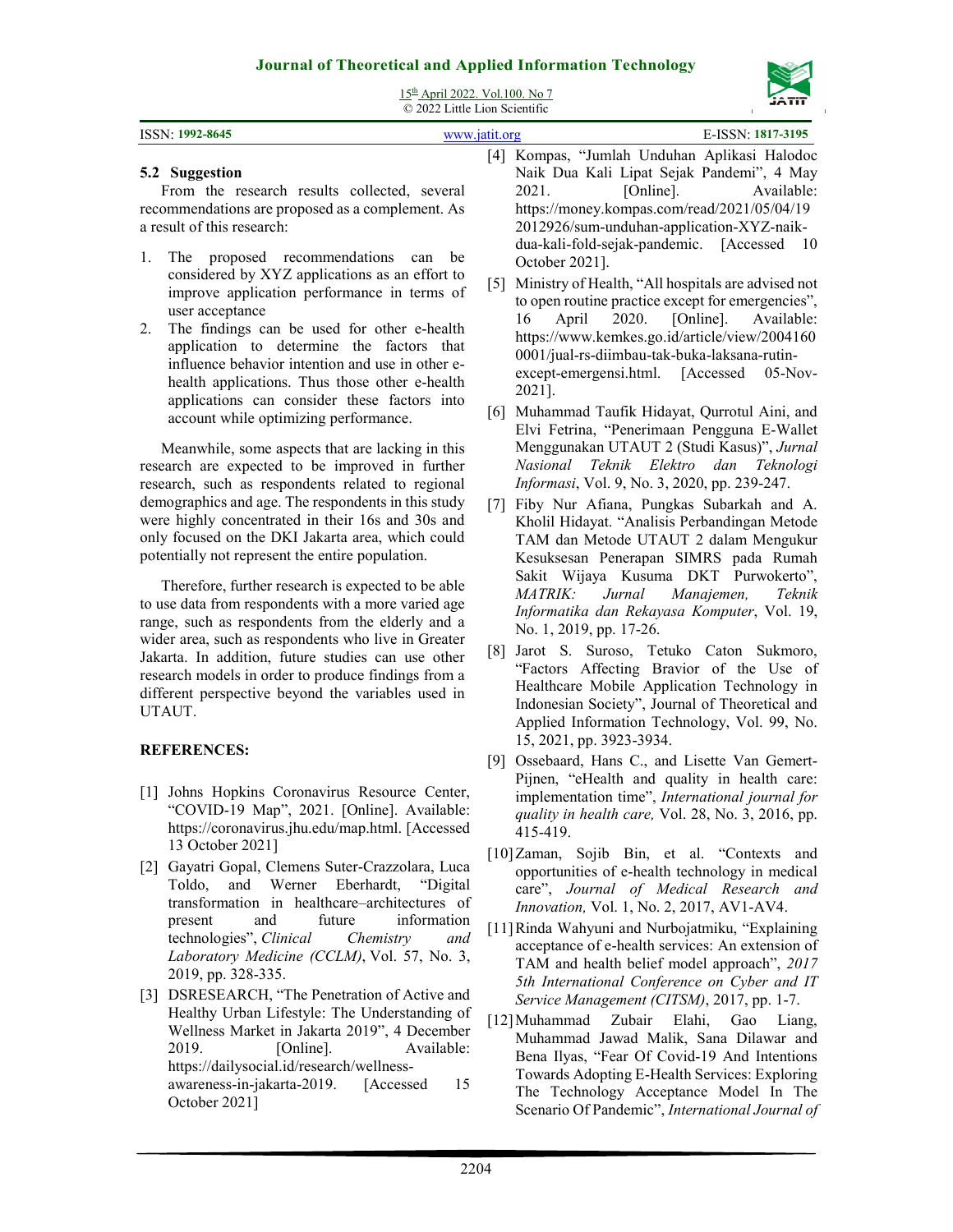

15th April 2022. Vol.100. No 7

| $15.1$ $\mu$ m $2022.$ $\mu$ $\sigma$ . $100.1$<br>© 2022 Little Lion Scientific                                                                                                                                                                                                                                                                                                     | דורגל                                                                                                                                                                                                                                                                                                                                                            |
|--------------------------------------------------------------------------------------------------------------------------------------------------------------------------------------------------------------------------------------------------------------------------------------------------------------------------------------------------------------------------------------|------------------------------------------------------------------------------------------------------------------------------------------------------------------------------------------------------------------------------------------------------------------------------------------------------------------------------------------------------------------|
| ISSN: 1992-8645                                                                                                                                                                                                                                                                                                                                                                      | E-ISSN: 1817-3195<br>www.jatit.org                                                                                                                                                                                                                                                                                                                               |
| Business, Economics and Management, Vol. 8,<br>No. 4, 2021, pp. 270-291.<br>of<br>[13] Andrew Dillon,<br>"User<br>Acceptance<br>Information Technology",<br>Encyclopedia<br>$\iota$<br>Human Factors and Ergonomics, 2001.                                                                                                                                                           | [22] Ayu Asari, Boyke H. Toloh, and Joudy R.R.<br>Sangari, "Development OfCommunity Based<br>Ecotourism In Bahoi Village, West Likupang<br>District, North Minahasa Regency", Jurnal<br>Ilmiah Platax, Vol. 6, No. 1, 2018, pp. 29-41.                                                                                                                           |
| [14] Hamed Taherdoost, "A review of technology<br>acceptance and adoption models and theories",<br>Procedia Manufacturing, Vol. 22, 2018, pp. 960-<br>967.<br>[15] Viswanath Venkatesh, Michael G. Morris,<br>Gordon B. Davis and Fred D. Davis, "User<br>Acceptance of Information Technology: Toward<br>a Unified View", MIS Quarterly, Vol. 27, 2003,                             | [23] Kontan, "Has 20 million monthly active users,<br>this is XYZ's focus during the pandemic period"<br>December 2021. [Online]. Available:<br>31<br>https://industri.kontan.co.id/news/punya-20-<br>juta-user-aktif-bulan-begini-fokus-XYZ-<br>selama-masa-pandemic. [Accessed<br>$04$ -Oct-<br>2021].<br>[24] Joseph F. Hair,, Christian M. Ringle, and Marko |
| pp. 425-478.<br>[16] Viswanath Venkatesh, James Y. L. Thong and<br>Xin Xu, "Consumer Acceptance and Use of<br>Information Technology: Extending the Unified<br>Theory of Acceptance and Use of Technology",<br>MIS Quarterly, Vol. 36, No.1, 2012, pp. 157-<br>158.                                                                                                                  | "Partial least squares structural<br>Sarstedt.<br>equation modeling: Rigorous applications, better<br>results and higher acceptance", Long Range<br>Planning: International Journal of Strategic<br>Management, Vol. 46, No. 1-2, 2013, pp. 1-12.<br>[25] Joe F. Hair Jr., Marko Sarstedt, Lucas Hopkins,<br>and Volker G. Kuppelwieser, "Partial least          |
| [17] Joseph F. Hair, G. Tomas M. Hult, Christian<br>Ringle, Marko Sarstedt, "A Primer on Partial<br>Least Squares Structural Equation Modeling<br>(PLS-SEM)", Thousand Oaks: Sage, 2014, pp.<br>14.<br>[18] Joseph F. Hair, Marko Sarstedt, Torsten M.<br>Pieper, and Christian M.Ringle. "The Use of                                                                                | squares structural equation modeling (PLS-<br>SEM): An emerging tool in business research",<br>European Business Review, Vol. 26, No. 2, 2014,<br>pp.106-121<br>[26] Wong and Ken Kwong-Kay. "Partial least<br>squares structural equation modeling (PLS-<br>SEM) techniques using SmartPLS", Marketing                                                          |
| Partial Least Squares Structural Equation<br>Modeling in Strategic Management Research: A<br>Review of Past Practices and Recommendations<br>for Future Applications", Long Range Planning,<br>Vol. 45, No. 5-6, 2012, pp. 320-340.                                                                                                                                                  | Bulletin, Vol. 24, 2013, pp. 1-32.<br>[27] Joseph F. Hair Jr, William C. Black, Barry J.<br>Babin, and Rolph E. Anderson, "Multivariate<br>Data Analysis", Technometrics, Vol. 49, 2013,<br>pp. 103-104.                                                                                                                                                         |
| [19] Susan J Woolford, Sarah J Clark, Victor J<br>Stretcher and Kenneth Riscow, "Tailored mobile<br>phone text messages as an adjunct to obesity<br>adolescents", Journal<br>for<br>treatment<br>of<br>Telemedicine and Telecare, Vol. 16, No. 8, 2010,<br>pp. 458-461.                                                                                                              | [28] Joseph F. Hair, Jeffrey J. Risher, Marko Sarstedt<br>and Christian M. Ringle, "When to use and how<br>to report the results of PLS-SEM", European<br><i>Business Review, Vol. 31, No. 1, 2018, pp. 2-24.</i><br>[29] Yuliana Kartikasari, Sunaryo Sunaryo, and<br>Agung Yuniarinto, "The Intention To Use E-                                                |
| [20] Hamrul, Heliawaty, Bambang Soedijono, and<br>Armadyah Amborowati, "Comparative analysis<br>of the TAM and UTAUT methods in measuring<br>the success of implementing an academic<br>information system (a case study of the<br>application of the STMIK information system in<br>Makassar)", Seminar Nasional Informatika 2013<br>(semnasIF 2013), Vol. 1, No. 1, 2013, Pp. 140- | Commerce To Purchase Green Cosmetics With<br>A Modified Utaut2 Approach", JAM: Jurnal<br>Aplikasi Manajemen, Vol. 19, No. 3, 2021, pp.<br>$605 - 615.$<br>[30] Lubis, Muhammad Faikar Thaufan, and Filda<br>Rahmiati. "User acceptance of online travel<br>agents agent for millenials and gen Z." Jurnal<br>Muara Ilmu Ekonomi dan Bisnis, Vol. 3, No. 2,       |
| 146.<br>[21] Palau-Saumell Ramon, Santiago Forgas-Coll,<br>Javier Sanchez-Garcia, and Emilio Robres,<br>"User acceptance .of mobile apps for restaurants:<br>expanded and extended UTAUT-2",<br>An<br>Sustainability, Vol. 11, No. 4, 2019.                                                                                                                                          | 2019, pp. 375-388.<br>[31] M. Adriansyah Alam Putra, M. Qomarul Huda,<br>and Elvi Fetrina, "Evaluation of Use of Bank<br>Mandiri E-Money An Evaluation of e-Money<br>Products Using UTAUT 2 Model (The Case of<br>Mandiri)",<br>2019<br>7th<br>International<br>Bank<br>Conference<br>Cyber<br>and<br>IT<br>on<br>Service<br>Management (CITSM), 2019, pp.1-7.   |